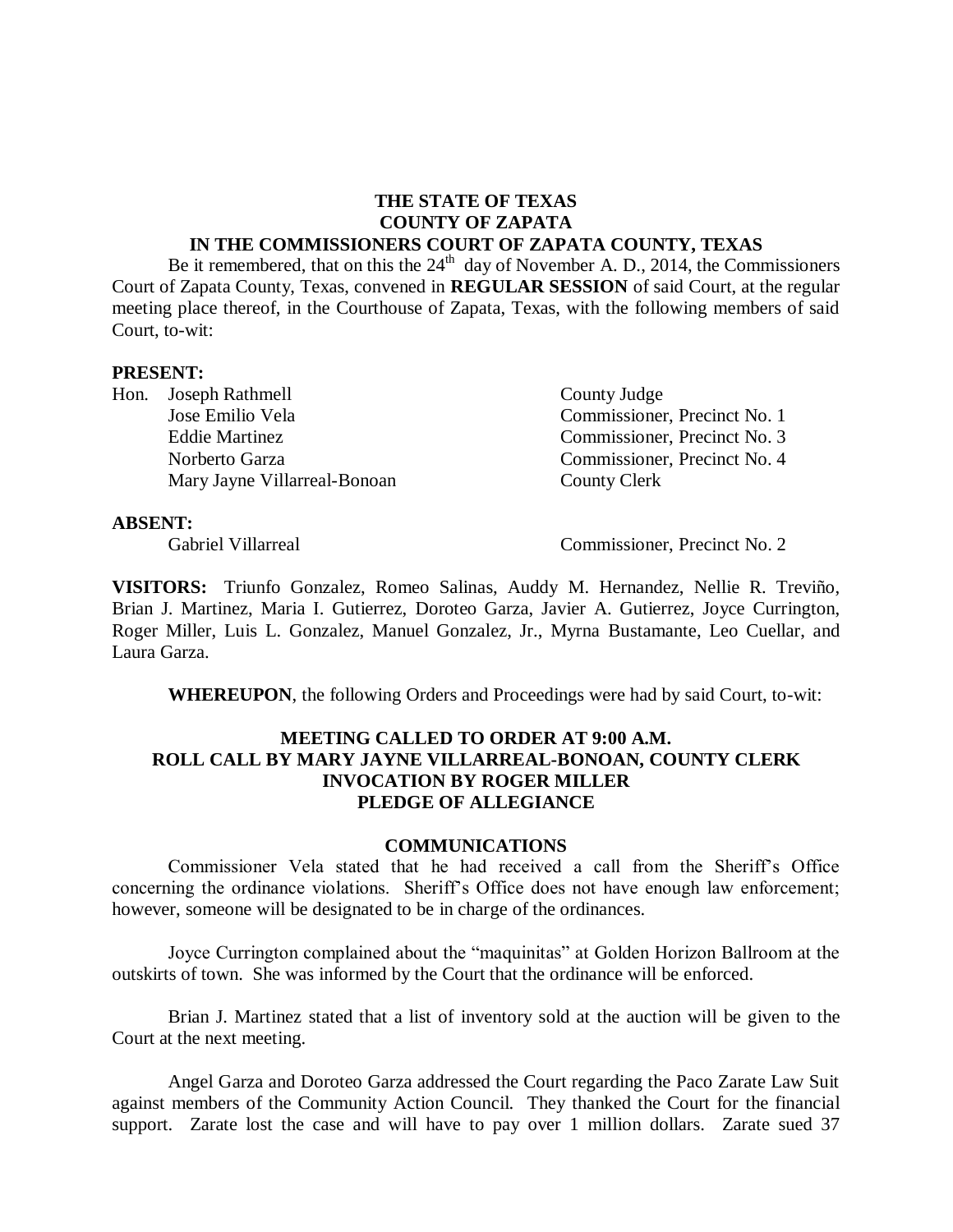members and ex members of the Community Action Council. A copy of the Amended Rule 16 was presented to the Court. The next court hearing will be on January 6, 2015.

#### **ORDER APPROVING INVOICES**

Motion was made by Commissioner Vela, seconded by Commissioner Martinez, to approve invoices as presented by Triunfo Gonzalez, County Auditor.

The above motion, being put to a vote, was approved by the affirmative vote of all members of the Court.

## *NO TREASURER'S REPORT DUE UNTIL NEXT COMMISSIONERS COURT MEETING*

## **ORDER APPROVING CHECKS ISSUED**

Motion was made by Commissioner Martinez, seconded by Commissioner Garza, to approve checks issued as requested by Hon. Romeo Salinas, County Treasurer.

The above motion, being put to a vote, was approved by the affirmative vote of all members of the Court.

#### **ORDER APPROVING RECONCILIATION OF PROJECT QUANTITES ON VELEÑO PROJECT**

Motion was made by Commissioner Garza, seconded by Commissioner Martinez, to approve the reconciliation of project quantities on Veleño Ramirez Project and approve invoices requested by Manuel Gonzalez, Jr., Premier Engineering.

The above motion, being put to a vote, was approved by the affirmative vote of all members of the Court.

## **ORDER TO APPROVE RECONCILIATION PROJECT QUANTITIES ON FOUR SEASONS PROJECT AND APPROVE INVOICES**

Motion was made by Commissioner Vela, seconded by Commissioner Garza, to approve reconciliation of project quantities on Four Seasons Project and approve invoices requested by Manuel Gonzalez, Jr., Premier Engineering.

The above motion, being put to a vote, was approved by the affirmative vote of all members of the Court.

# **ORDER REAFFIRMING PURCHASE OF 2014 PETERBILT MODEL 337 WITH GRAPPLE AS STATED IN 2014-2015 BUDGET**

Motion was made by Commissioner Garza, seconded by Commissioner Martinez, to reaffirm purchase of a 2014 Peterbilt Model 337 with Grapple as stated in 2014-2015 Budget under Special Road & Bridge (Line Item 15-621-465). Purchase price is \$132,742.65 and will be financed for 4 years with annual payments under budgeted \$40,000 requested by Triunfo Gonzalez, County Auditor.

The above motion, being put to a vote, was approved by the affirmative vote of all members of the Court.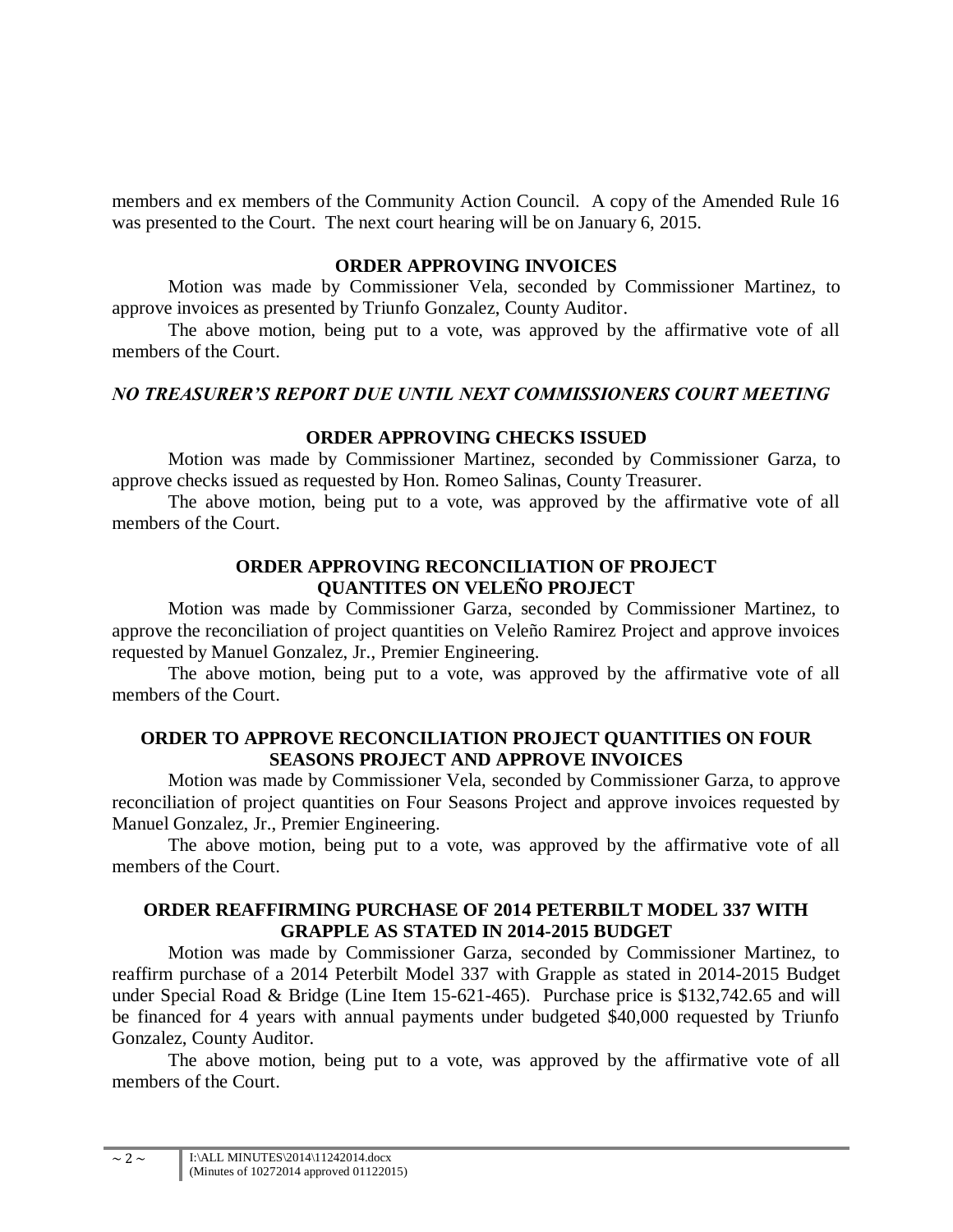# **ORDER APPROVING PURCHASE OF ADFINITY 24" AUTO SCRUBBER CLEANING MACHINE FOR COMMUNITY CENTER**

Motion was made by Commissioner Martinez, seconded by Commissioner Garza, approving the purchase of an Adfinity 24" Auto Scrubber Cleaning Machine for the Community Center in the amount of \$6,950.00 with maintenance requested by Nellie Treviño, Personnel Director.

The above motion, being put to a vote, was approved by the affirmative vote of all members of the Court.

# **ORDER APPVOING SUBMISSION OF CDBG 2015-2016 GRANT APPLICATION FOR STREET IMPROVEMENTS, ADDITION OF CURVE AND GUTTER TO IMPROVE DRAINAGE FOR PCT. 4**

Motion was made by Commissioner Vela, seconded by Commissioner Martinez, to approve the submission of CDBG 2015-2016 grant application for street improvements, addition of curve and gutter to improve drainage for Pct.4. Medina Addition requested by Honorable Norberto Garza, Commissioner, Pct. 4.

The above motion, being put to a vote, was approved by the affirmative vote of all members of the Court.

## **ORDER AUTHORIZING COUNTY ATTORNEY TO ENTER INTO NEGOTIATIONS FOR ACQUISITION OF PROPERTY NORTH OF EXISTING SEWER PLANT TO MEET TCEQ BUFFER REQUIREMENTS**

Motion was made by Commissioner Martinez, seconded by Commissioner Garza, to authorize County Attorney to enter into negotiations for acquisition of property north of the existing sewer plant to meet TCEQ buffer requirements requested by Manuel Gonzalez, Jr., Premier Engineering.

The above motion, being put to a vote, was approved by the affirmative vote of all members of the Court.

# **ORDER APPROVING RESIGNATION OF HERIBERTO DEL BOSQUE**

Motion was made by Commissioner Garza, seconded by Commissioner Martinez, to approve the resignation of Heriberto Del Bosque, Water Plant Operator trainee, effective November 12, 2014 requested by Carlos Treviño, Water Plant Director.

The above motion, being put to a vote, was approved by the affirmative vote of all members of the Court.

# **ORDER APPROVING MEMORANDUM OF UNDERSTANDING FOR INFORMATION TECHNOLOGY SERVICES BETWEEN TEXAS A&M AGRILIFE EXTENSION AND ZAPATA COUNTY**

Motion was made by Commissioner Vela, seconded by Commissioner Martinez, to approve a Memorandum of Understanding for Information Technology Services between Texas A&M AgriLife Extension and Zapata County requested by Justin Ramirez, County Extension Agent.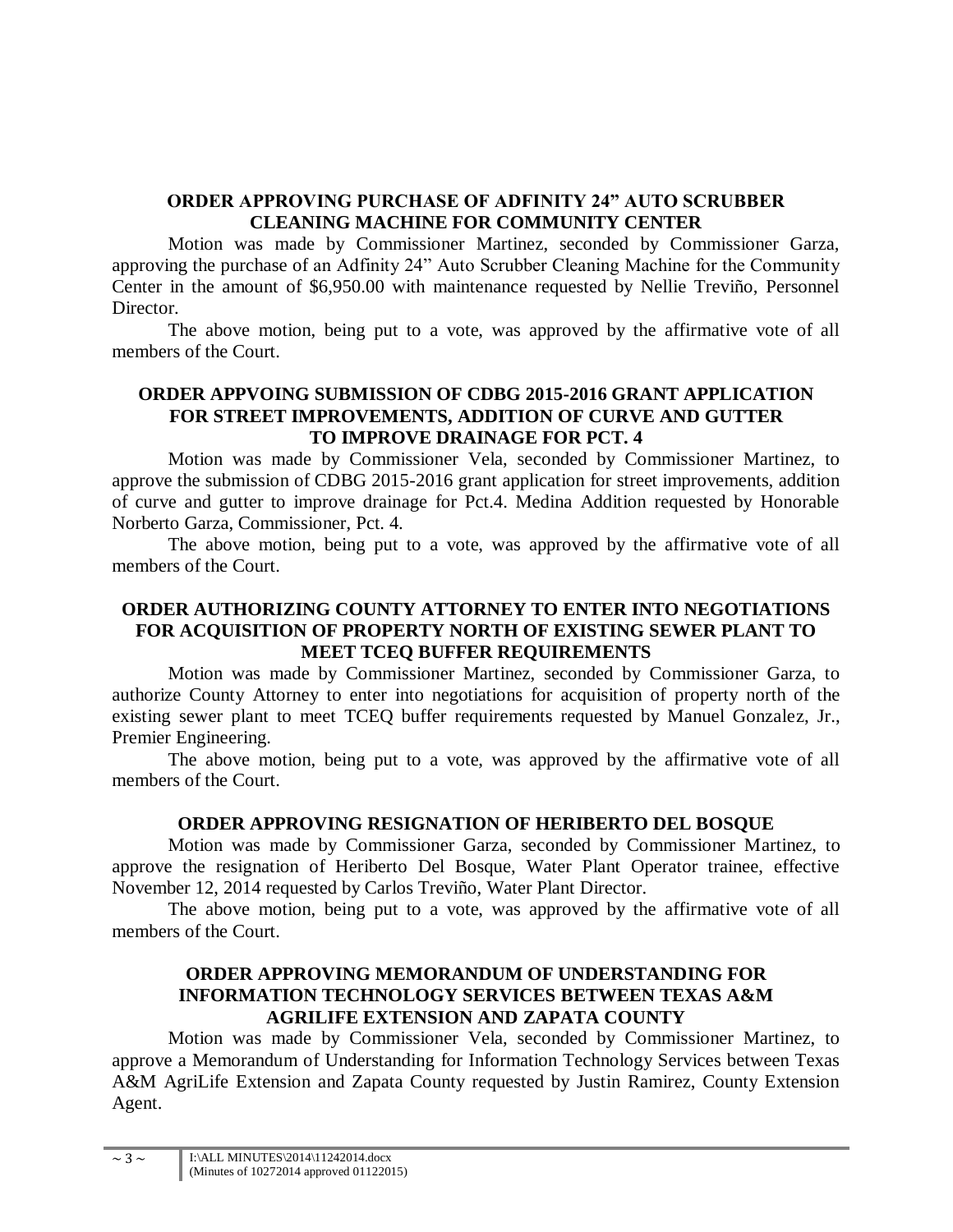The above motion, being put to a vote, was approved by the affirmative vote of all members of the Court.

#### **ORDER APPROVING MEMORANDUM OF UNDERSTANDING BETWEEN SERVING CHILDREN AND ADULTS IN NEED, INC SERVICES AT-RISK PROGRAM (STAR) AND ZAPATA COUNTY JUDGE**

Motion was made by Commissioner Vela, seconded by Commissioner Martinez, to approve a Memorandum of Understanding between Serving Children and Adults in Need, Inc. Services to At-Risk Program (STAR) and Zapata County Judge requested by Michelle Saldaña, STAR Program Director.

The above motion, being put to a vote, was approved by the affirmative vote of all members of the Court.

# **ORDER APPROVING SPEED BUMP, STREET LIGHT AND LINE ITEM TRANSFERS**

Motion was made by Commissioner Garza, seconded by Commissioner Martinez, to approve the installation of a speed bump at 458 Falcon Shores Drive-Falcon Shores Subdivision (Guerrero Chiquito) as requested by Honorable Jose E. Vela, Commissioner Pct. 1.

The above motion, being put to a vote, was approved by the affirmative vote of all members of the Court.

Motion was made by Commissioner Garza, seconded by Commissioner Martinez, to approve the installation of a street light at Cuellar Lane between Monterrey as requested by Honorable Eddie Martinez, Commissioner Pct. 3.

The above motion, being put to a vote, was approved by the affirmative vote of all members of the Court.

Motion was made by Commissioner Garza, seconded by Commissioner Martinez, to approve the following line item transfer:

|                | <b>DEPARTMENT</b>      | <b>LINE ITEM</b> | <b>FUND</b>            | <b>AMOUNT</b> |
|----------------|------------------------|------------------|------------------------|---------------|
| <b>FROM</b>    | Indigent Care & Pauper | 10-640-393       | Indigent Care (Clinic) | \$18,373.00   |
| T <sub>O</sub> | TX Cooperative         | $10-665-102$     | County Extension       | \$18,373.00   |
|                | Extension              |                  | Officer                |               |

in order to meet budget requirements requested by Triunfo Gonzalez, County Auditor.

 The above motion, being put to a vote, was approved by the affirmative vote of all members of the Court.

Motion was made by Commissioner Garza, seconded by Commissioner Martinez, to approve the following line item transfer:

|             | <b>DEPARTMENT</b>               | LINE ITEM  | <b>FUND</b>                                      | <b>AMOUNT</b> |
|-------------|---------------------------------|------------|--------------------------------------------------|---------------|
| <b>FROM</b> | Indigent Care & Pauper          | 10-640-393 | Indigent Care (Clinic)                           | \$1,406.00    |
| <b>TO</b>   | <b>TX Cooperative Extension</b> | 10-665-201 | <b>Social Security</b>                           | \$1,406.00    |
|             |                                 |            | $\sim$ $\sim$ $\sim$ $\sim$ $\sim$ $\sim$ $\sim$ |               |

in order to meet budget requirements requested by Triunfo Gonzalez, County Auditor.

The above motion, being put to a vote, was approved by the affirmative vote of all members of the Court.